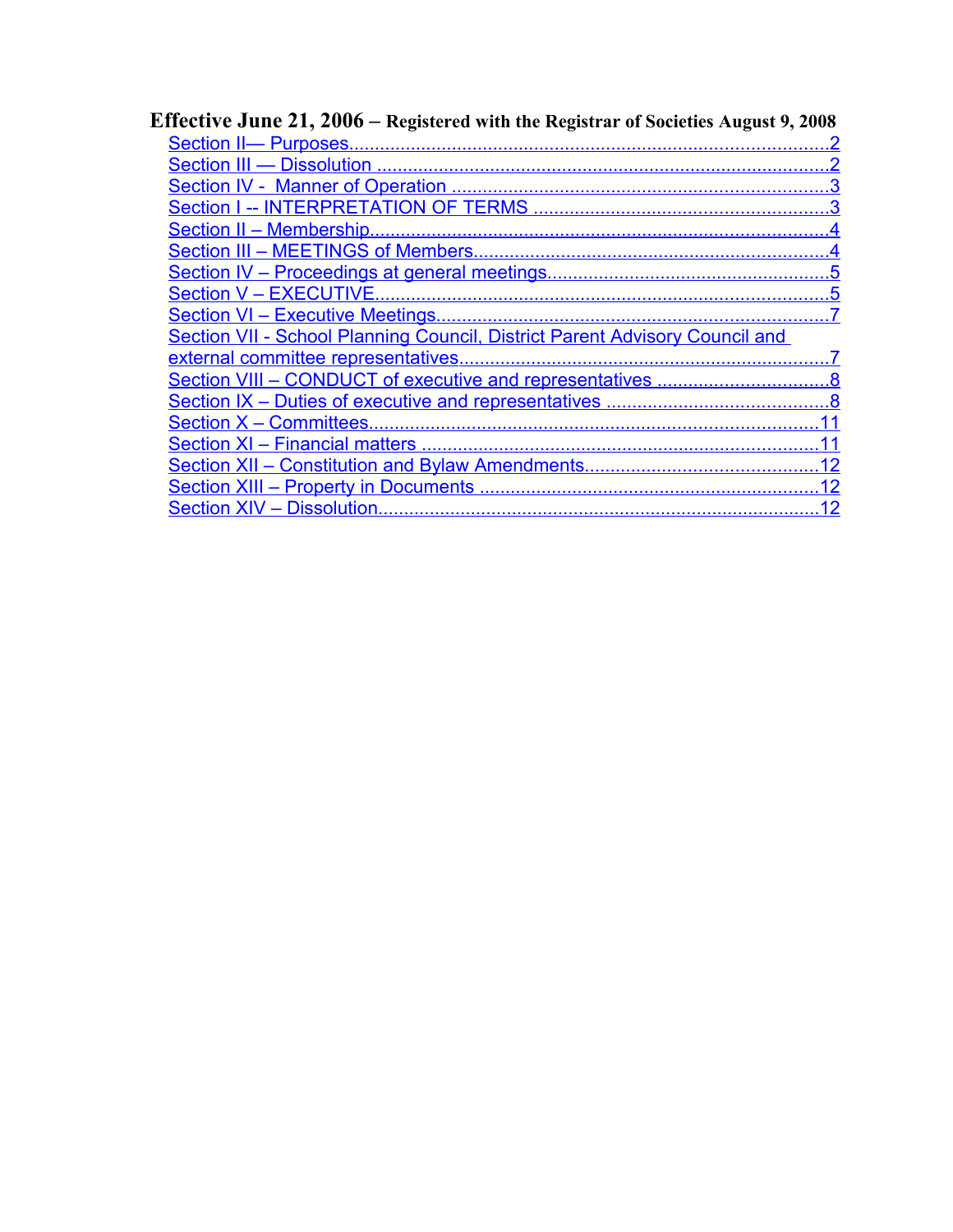### **CONSTITUTION**

#### *Section I - Name*

The name of the Association shall be the Hastings Elementary Community School Parent Advisory Council.

#### <span id="page-1-0"></span>*Section II— Purposes*

The purposes of the Council will be:

- 1. To promote the education and welfare of students in the school.
- 2. To encourage parent involvement in the school, and to support programs that promote parent involvement**.**
- 3. To advise the school board, principal, and staff on any matter relating to the school, other than matters assigned to the school planning council**.**
- 4. To participate in the work of the school planning council through the Council's elected representatives**.**
- 5. To promote the interests of public education and, in particular, the interests of Hastings Elementary Community School.
- 6. To provide leadership in the school community**.**
- 7. To contribute to a sense of community within the school and between the school, home, and neighbourhood**.**
- 8. To provide parent education and professional development, and a forum for discussion of educational issues**.**
- 9. To assist parents in obtaining information and communicating with the principal and staff about their child's progress or other concerns**.**
- 10.To assist the principal and staff in ensuring the highest safety standards are maintained in the school and neighbourhood**.**
- 11.To organize and support activities for students and parents**.**
- 12.To obtain and provide financial support for the goals of the Council, as determined by the membership**.**
- 13.To advise and participate in the activities of Vancouver District Parent Advisory Council.

#### <span id="page-1-1"></span>*Section III — Dissolution*

1) In the event of dissolution of the Council, and following payment of all costs, charges, and expenses which are properly incurred, the assets that remain shall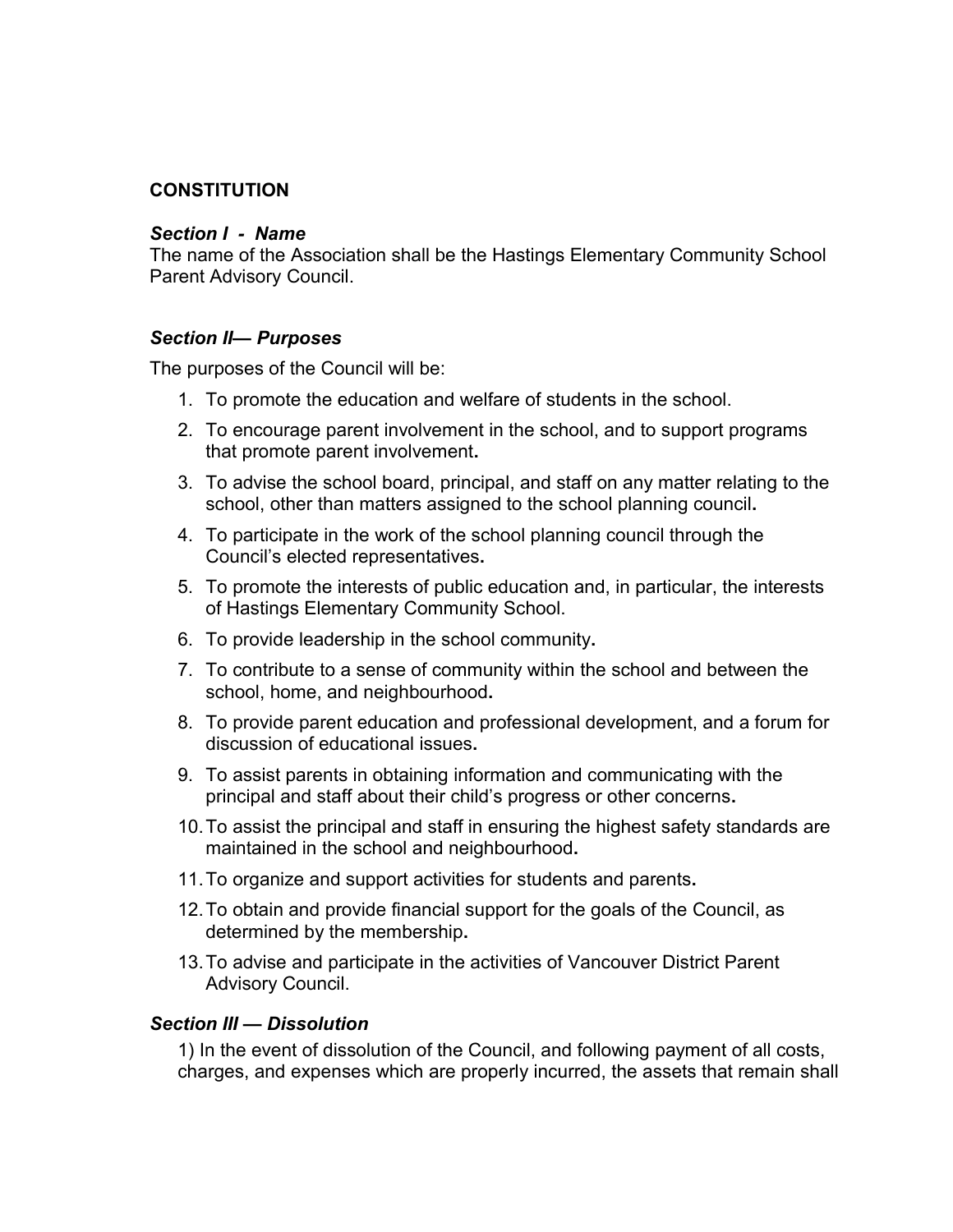be distributed to:

- A registered charity or registered charities in British Columbia, as defined in the Income Tax Act (Canada). Distribution will be determined by the membership at a final General Meeting,

or

 - Such charitable organization or organizations in British Columbia having a similar charitable purpose.

These provisions for remaining assets are unalterable.

2) In the event of dissolution of the Council all records of the organization shall be placed under the jurisdiction of School District No 39 in the person of the principal of the school. This provision is unalterable.

## <span id="page-2-1"></span>*Section IV - Manner of Operation*

The Council will operate as a not-for-profit organization. The business of the Council shall be conducted in a manner unbiased towards race, religion, or gender. This provision is unalterable.

# *Bylaws*

# <span id="page-2-0"></span>*Section I -- INTERPRETATION OF TERMS*

- 1. **"community organizations"** means groups that demonstrate an interest in education and are not already included in the scope of the Council's constitution and bylaws
- 2. **"district"** means the Vancouver School Board, District No. 39
- 3. **"DPAC" or "district parent advisory council"** means the parent advisory councils organized according to the School Act and operating as a district parent advisory council in School District No. 39
- 4. **"PAC" or "parent advisory council"** mean the parents organized according to the School Act and operating as a parent advisory council in Hastings Elementary Community School
- 5. **"parent"** is as defined in the School Act and means
	- a. the guardian of the person of the student or child,
	- b. the person legally entitled to custody of the student or child, or
	- c. the person who usually has the care and control of the student or child

and, for the purposes of these bylaws, means the parent or guardian of a child or children enrolled in School District No. 39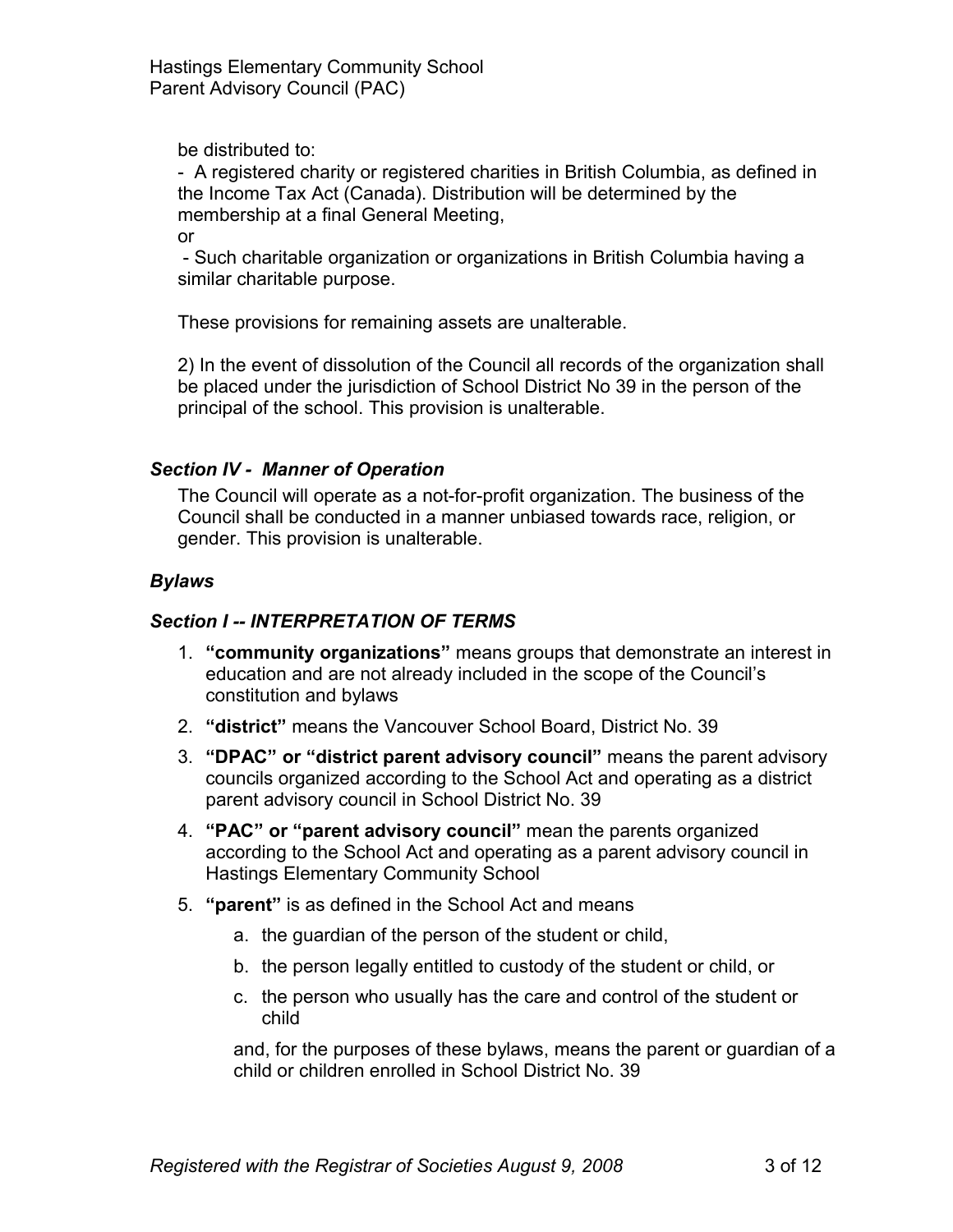- 2. **"school"** means any public elementary or secondary educational institution as defined in the School Act operating within School District No. 39
- 3. **"SPC"** means the school planning council created for Hastings Elementary Community School according to the School Act

# <span id="page-3-1"></span>*Section II – MEMBERSHIP*

### **1. Voting members**

All parents and guardians of students registered in Hastings Elementary Community School are voting members of the Council. Parents or Guardians who are also administrators or staff of Hastings Elementary Community School are voting members of the Council except on matters that are directly affected by their role as an employee.

### **2. Non-voting members**

Administrators and staff (teaching and non-teaching) of Hastings Elementary Community School may be invited to become non-voting members of the Council. Members of the school community who are not parents of students registered in the public school system may be invited to become non-voting members of the Council.

### **3. Compliance with bylaws**

Every member will uphold the constitution and comply with these bylaws.

## <span id="page-3-0"></span>*Section III – MEETINGS of Members*

#### **1. General meetings**

- a. General meetings will be conducted with fairness to all members. Robert's Rules of Order will be used for meetings of the general membership.
- b. General meetings will normally be held once per month but not less than four times during the school year. One of those meetings will be the annual general meeting.
- c. Additional general meetings may be held at the call of the Executive or upon receipt of a petition representing five per cent (5%) of the eligible membership. (Based on 2005, this would be approximately 67 members based on an average of 670 students assuming two parents (voters)).

## **2. Conduct**

a. At general meetings, members will not discuss individual school personnel, students, parents, or other members of the school community.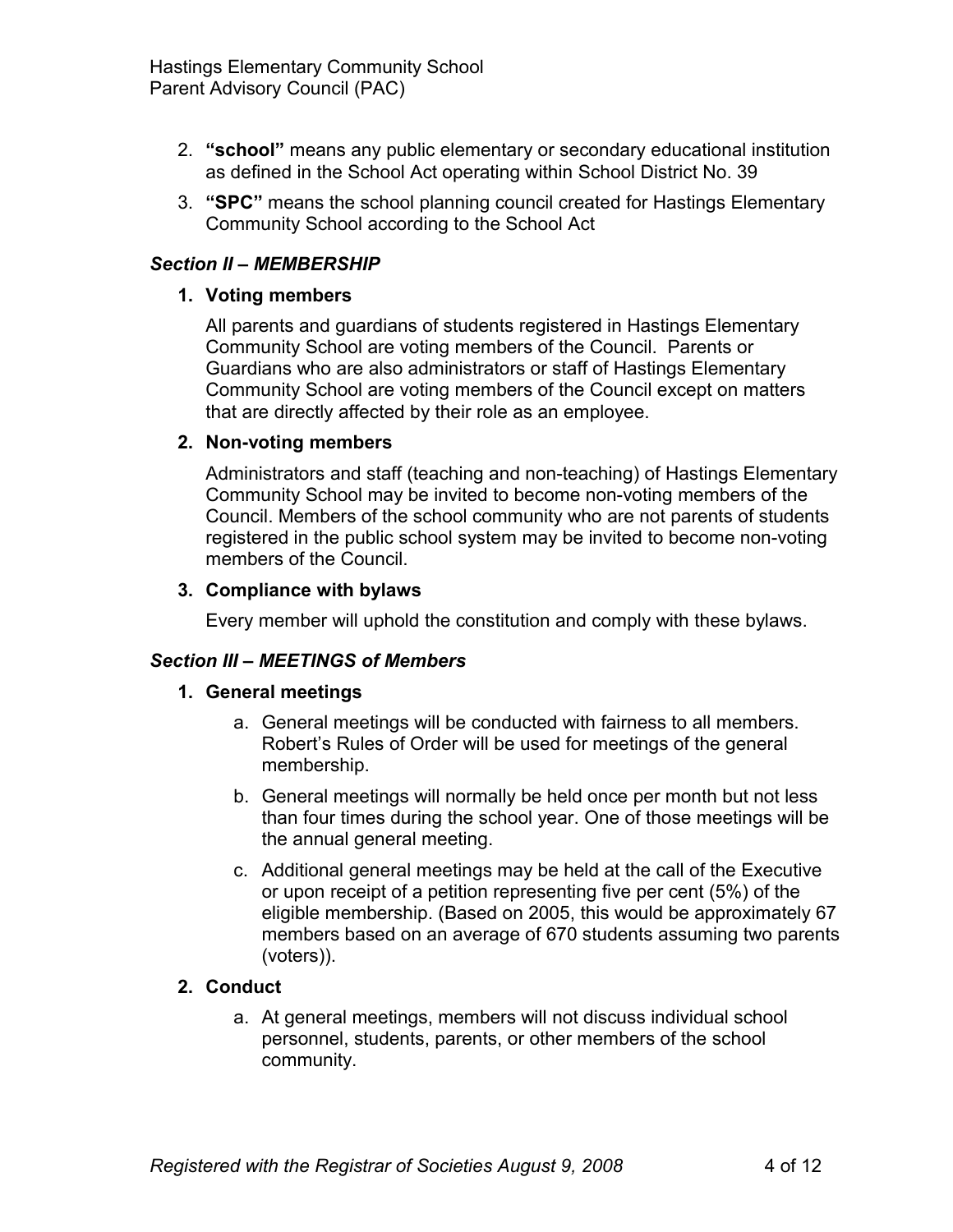b. The Council will refrain from partisan political action or other activities that do not serve the interests of the school or the public school system.

# **3. Notice of meetings**

Members will be given reasonable notice of general meetings with a minimum of 14 days for those meetings that have not been previously scheduled and advertised.

## <span id="page-4-1"></span>*Section IV – Proceedings at general meetings*

## **1. Quorum**

- a. A quorum for general meetings will be eight voting members.
- b. If at any time during a general meeting a quorum ceases to be present, business then in progress may continue with recommendations being made but a decision cannot be made without quorum.

## **2. Voting**

- a. Except as provided elsewhere in these bylaws, all matters requiring a vote will be decided by a simple majority of the votes cast (50% plus 1).
- b. In the case of a tie vote, the Chairperson does not have a second or casting vote and the motion is defeated.
- c. Members must vote in person on all matters. Voting by proxy will not be permitted.
- d. Except as provided elsewhere in these bylaws, voting is by a show of hands or, where requested by two voting members present, by secret ballot.
- e. A vote will be taken to destroy the ballots after every election.

## <span id="page-4-0"></span>*Section V – EXECUTIVE*

## **1. Role of executive**

The executive will manage the Council's affairs between general meetings.

#### **2. Executive defined**

The executive will include the Chairperson, Vice-Chairperson, Secretary, Treasurer, immediate Past-Chairperson, Members at Large and other members of the Council as the membership decides.

## **3. Eligibility**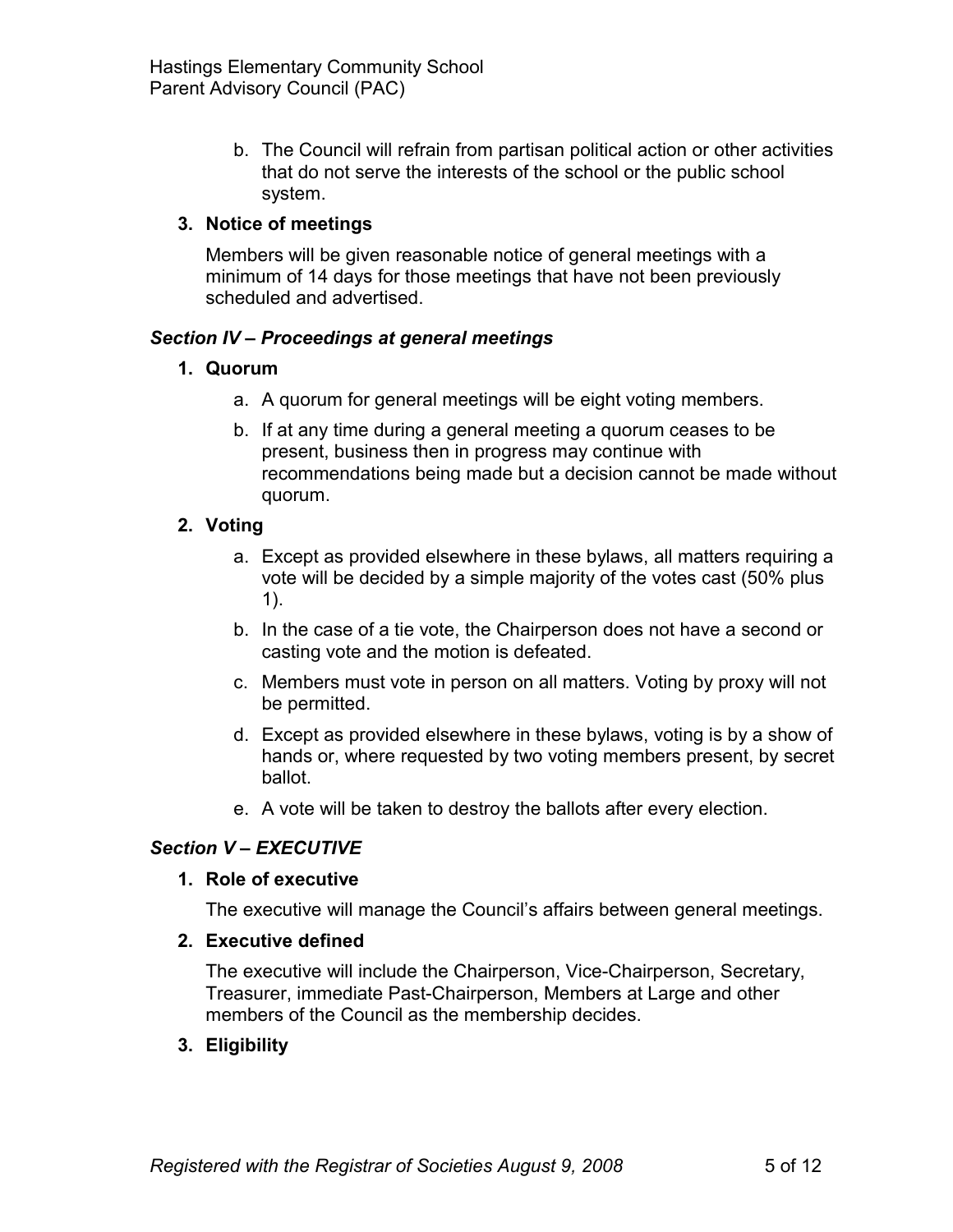Any voting member of the Council is eligible to serve on the executive, except employees of, or elected officials of, School District No. 39 or the Ministry of Education.

## **4. Election of executive**

a. The terms of all Officers will be on a rotating basis, with the Chairperson, Secretary and one Member at Large being elected in one year for a two year term, and the remaining Officers being elected in the following year for a two-year term (three positions). The additional members at large are elected on an annual basis for one-year terms.

The Chairperson, Treasurer and one Member at Large will be elected at the October annual general meeting in odd years (three positions).

- b. The immediate Past-Chairperson will serve on the Executive for one year following the election of a new Chairperson
- c. The Vice-Chairperson, Secretary and one Member at Large will be elected at a general meeting at the October annual general meeting in even years (three positions).
- d. Additional Members at Large, to a maximum of four may be elected at a general meeting for a one year term (minimum of two positions).
- e. Elections will be conducted by the Chairperson of the Nominations Committee or, if there is not a Nomination Committee, the Chairperson of the annual general meeting.

#### **2. Term of office**

- a. The Executive will hold office for the designated term of up to one or two years beginning the first of November following the Annual General Meeting held in October.
- b. No person may hold the same Executive position for more than four years.

#### **3. Vacancy**

If an executive member resigns or ceases to hold office for any other reason, the remaining executive members may appoint an eligible member of the Council to fill the vacancy until the next annual general meeting.

#### **4. Removal of executive**

a. The members may, by a majority of not less than 75% of the votes cast, remove an executive member before the expiration of his or her term of office, and may elect an eligible member to complete the term.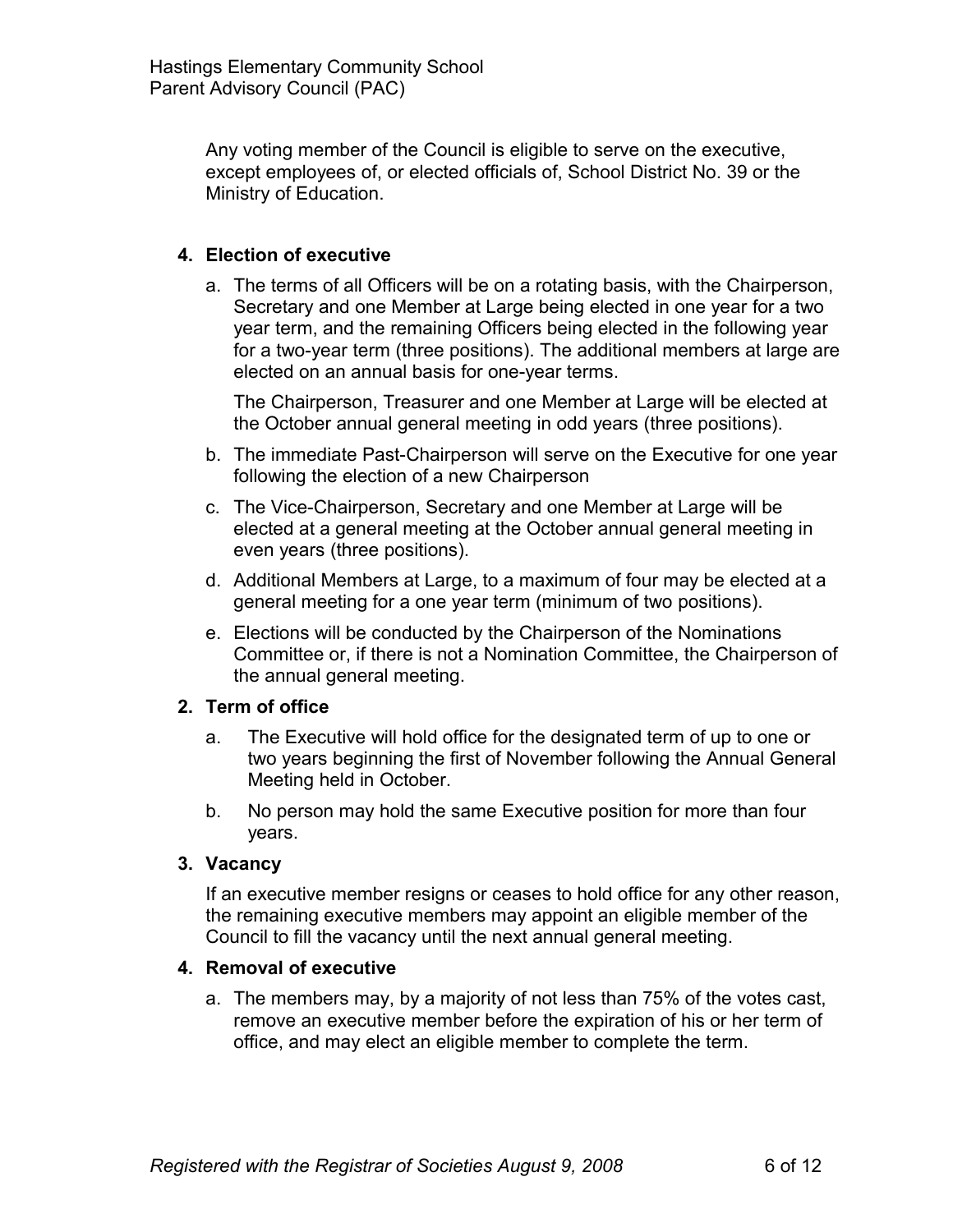b. Written notice specifying the intention to make a motion to remove the executive member must be given to all members not less than 14 days before the meeting.

### **5. Remuneration of executive**

No executive member may be remunerated for serving on the executive, but may be reimbursed for pre-approved expenses reasonably and necessarily incurred while engaged in the Council's affairs.

#### <span id="page-6-1"></span>*Section VI – Executive Meetings*

#### **1. Meetings**

Executive meetings will be held at the call of the Chairperson. At least one meeting will be held before each general meeting.

#### **2. Quorum**

A quorum for executive meetings will be a majority (50% plus 1) of the members of the executive.

#### **3. Notice**

Executive members will be given reasonable notice of executive meetings.

#### **4. Voting**

- a. All matters requiring a vote at executive meetings will be decided by a simple majority of the votes cast (50% plus 1).
- b. In the case of a tie vote, the Chairperson does not have a second or casting vote and the motion is defeated.

#### <span id="page-6-0"></span>*Section VII - School Planning Council, District Parent Advisory Council and external committee representatives*

#### **1. School Planning Council representatives**

Three representatives to the school planning council (SPC) will be elected annually from among the voting members who are not employees or elected officials of any school board or the Ministry of Education. One of these representatives must be an elected member of the Council executive.

#### **2. District Parent Advisory Council Liaison**

One representative to the Vancouver DPAC may be elected annually from among the voting members.

#### **3. Election of SPC representatives**

The election of representatives to the SPC must be by secret ballot.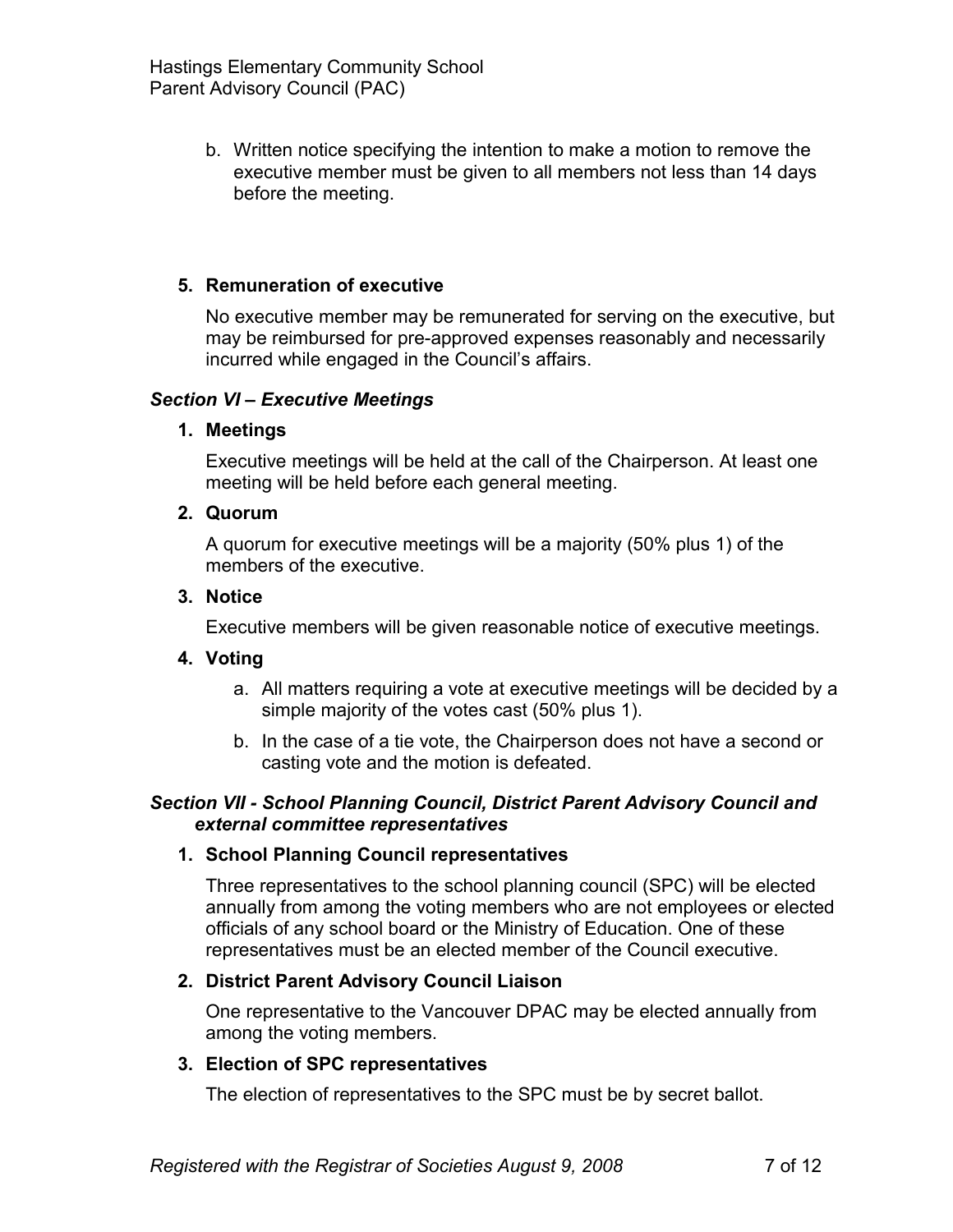## **a. Term of office**

SPC representatives will hold office for a term of one year.

### **b. Vacancy**

If an SPC representative resigns or ceases to hold office for any other reason, the membership may elect an eligible member of the Council to fill the vacancy for the remainder of the term. Such election must be by secret ballot.

### **2. External committees**

The membership or executive may elect or appoint a member (a representative of a Council member) who is a voting member to represent the Council on an external committee or to an external organization.

The representative will report to the membership or executive as required.

### <span id="page-7-1"></span>*Section VIII – CONDUCT of executive and representatives*

### **1. Code of ethics**

On election or appointment, every executive member and representative will uphold the purpose of the constitution and abide by the bylaws and policies as determined as acceptable to the membership.

## **2. Representing the Council**

Every executive member and representative must act solely in the interests of the parent membership of the Council.

#### **3. Privilege**

Any information received in confidence by an executive member or representative from school personnel, a student, parent, or other member of the school community is privileged and must not be divulged without permission of the person giving the information.

#### **4. Disclosure of interest**

An executive member or representative who is interested, either directly or indirectly, in a proposed contract or transaction with the Council must disclose fully and promptly the nature and extent of his or her interest to the membership and executive. Such an executive member or representative must not use his or her position on the Council for personal gain.

## <span id="page-7-0"></span>*Section IX – Duties of executive and representatives*

## **1. The Chairperson will**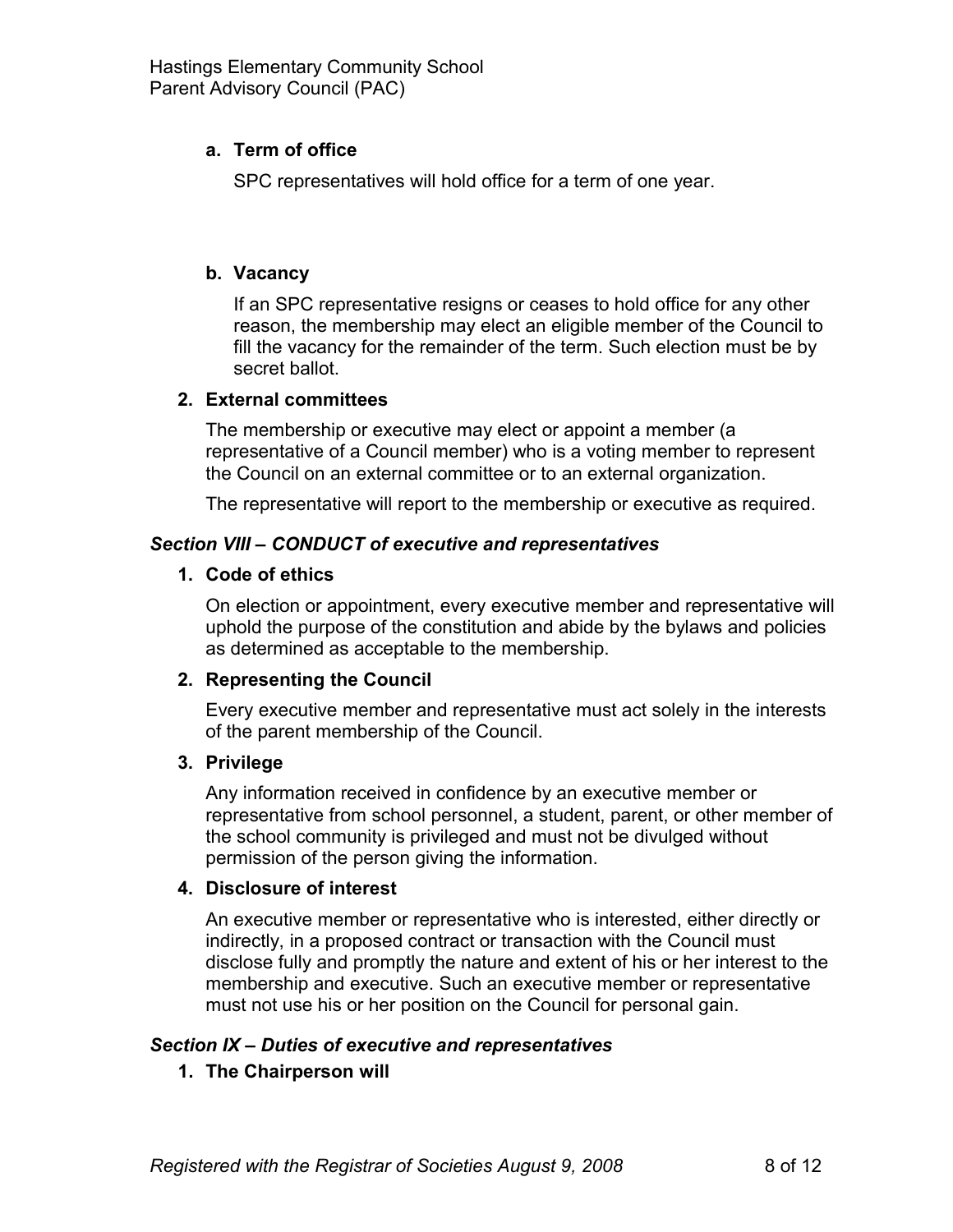Hastings Elementary Community School Parent Advisory Council (PAC)

- speak on behalf of the Council
- consult with Council members
- preside at membership and executive meetings
- ensure that an agenda is prepared
- appoint committees where authorized by the membership or executive
- ensure that the Council is represented in school and district activities
- ensure that Council activities are aimed at achieving the purposes set out in the constitution
- be a signing officer
- submit an annual report

### **2. The Vice-Chairperson will**

- support the Chairperson
- assume the duties of the Chairperson in the Chairperson's absence or upon request
- assist the Chair in the performance of his or her duties
- accept extra duties as required
- be a signing officer
- submit an annual report when requested by the Chairperson or a General meeting of the PAC

#### **3. The Secretary will**

- ensure that members are notified of meetings
- record and file minutes of all meetings
- keep an accurate copy of the constitution and bylaws, and make copies available to members upon request
- prepare and maintain other documentation as requested by the membership or executive
- issue and receive correspondence on behalf of the Council
- ensure safekeeping of all records of the Council
- may be a signing officer
- submit an annual report when requested by the Chairperson or a General meeting of the PAC

#### **4. The Treasurer will**

- be one of the signing officers
- ensure all funds of the Council are properly accounted for
- disburse funds as authorized by the membership or executive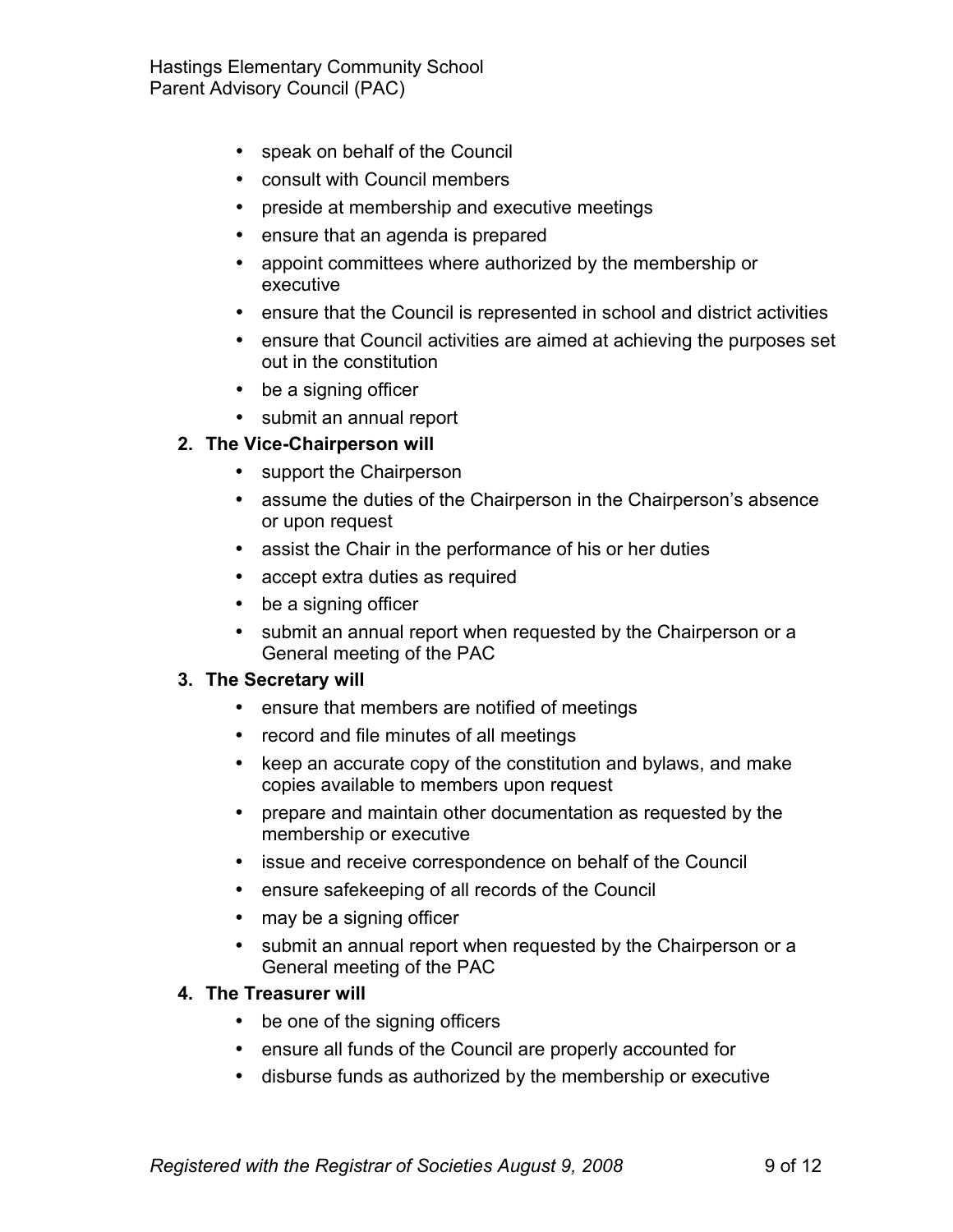- ensure that proper financial records and books of account are maintained
- report on all receipts and disbursements at general and executive meetings
- make financial records and books of account available to members upon request
- have the financial records and books of account ready for inspection or audit annually
- with the assistance of the executive, draft an annual budget
- ensure that another signing officer has access to the financial records and books of account in the treasurer's absence
- submit an annual financial statement at the annual general meeting

# **5. The DPAC Liaison will**

- attend Meetings of the Vancouver DPAC and represent, speak, and vote on behalf of the Council
- maintain current registration of the Council
- report regularly to the membership and executive on matters relating to the DPAC
- seek and give input to the DPAC on behalf of the Council
- receive, circulate, and post DPAC newsletters, brochures, and announcements
- receive and act on communications from the DPAC
- liaise with other parents and DPAC representatives
- submit an annual report when requested by the Chairperson or a General meeting of the PAC

## **6. Members-at-Large will**

- serve in a capacity to be determined by the Council at the time of election, and at other times as the Council requires
- submit an annual report when requested by the Chairperson or a General meeting of the PAC

## **7. The immediate Past Chairperson will**

- advise and support the membership and executive
- provide information about resources, contacts, and other matters
- submit an annual report when requested by the Chairperson or a General meeting of the PAC

## **8. The School Planning Council (SPC) representatives will**

• attend meetings of the school planning council (SPC)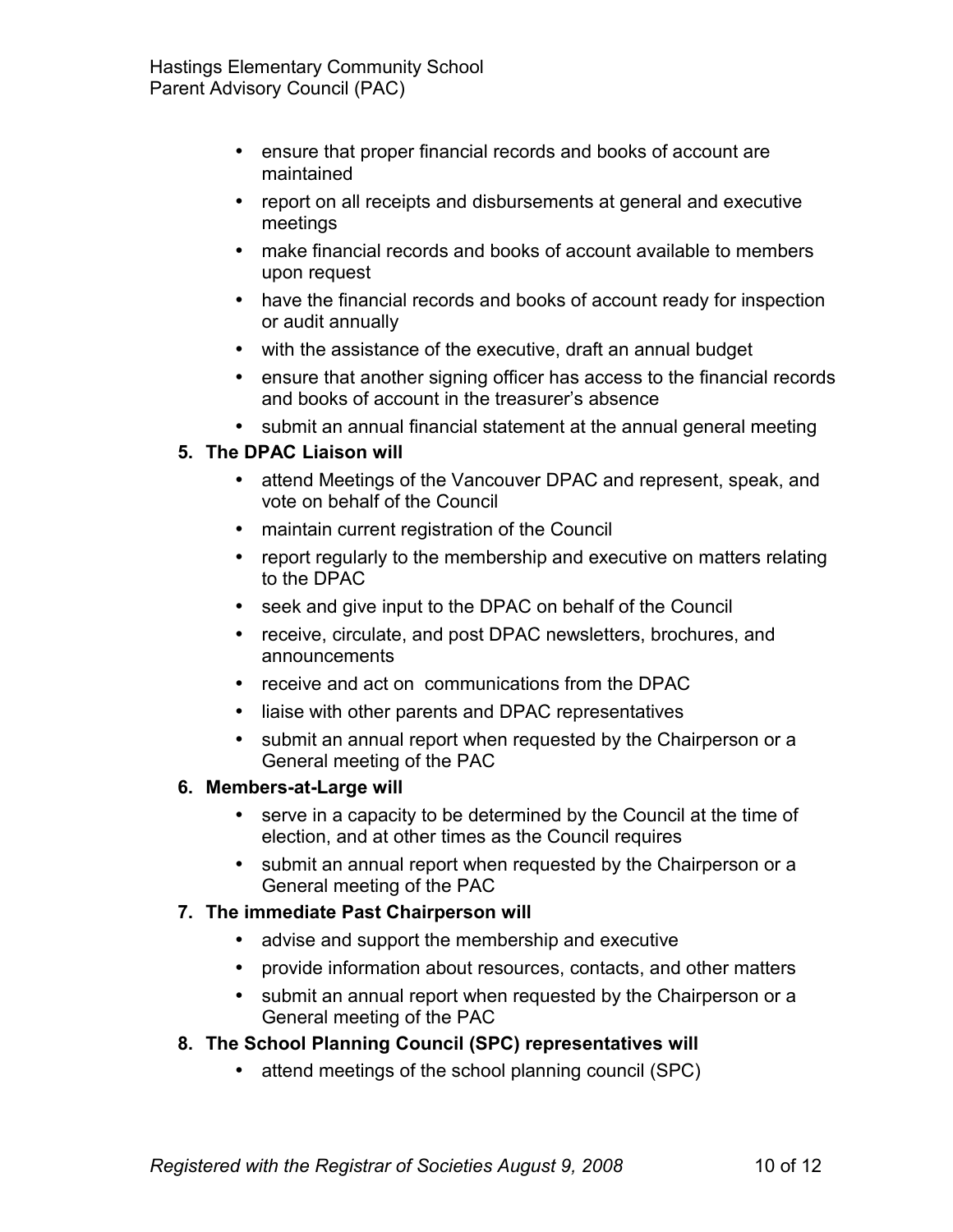- represent, speak, and vote on behalf of the Council at SPC meetings
- request and take direction from the membership and executive
- be strong advocates for meaningful parent involvement in the school and school planning
- provide a report to general and executive meetings
- attend general and executive meetings as directed by the membership or executive

## <span id="page-10-1"></span>*Section X – COMMITTEES*

- 1. The membership and executive may appoint committees to further the Council's purposes and carry on its affairs.
- 2. The terms of reference of each committee will be specified by the membership or executive at the time the committee is established, or by the committee at its first meeting, as the membership or executive decide.
- 3. Committees will report to the membership and executive as required.
- 4. When possible, a Nominating Committee will be appointed prior to May of each year before the October annual general meeting.

#### <span id="page-10-0"></span>*Section XI – Financial matters*

#### **1. Financial year**

The financial year of the Council will be September 1<sup>st</sup> to August 31st.

#### **2. Power to raise money**

The Council may raise and spend money to further its purposes.

#### **3. Bank accounts**

All funds of the Council must be kept on deposit in the name of the Council in a bank or financial institution registered under the Bank Act.

#### **4. Signing authority**

The executive will name at least three signing officers for banking and legal documents. Two signatures will be required on all of these documents.

#### **5. Annual budget**

The executive will prepare a budget and present it to the membership for approval before the current budget expires.

#### **6. Non-budgeted expenditures**

The executive will present all proposed expenditures beyond the current budget for approval at the next general meeting.

#### **7. Treasurer's report**